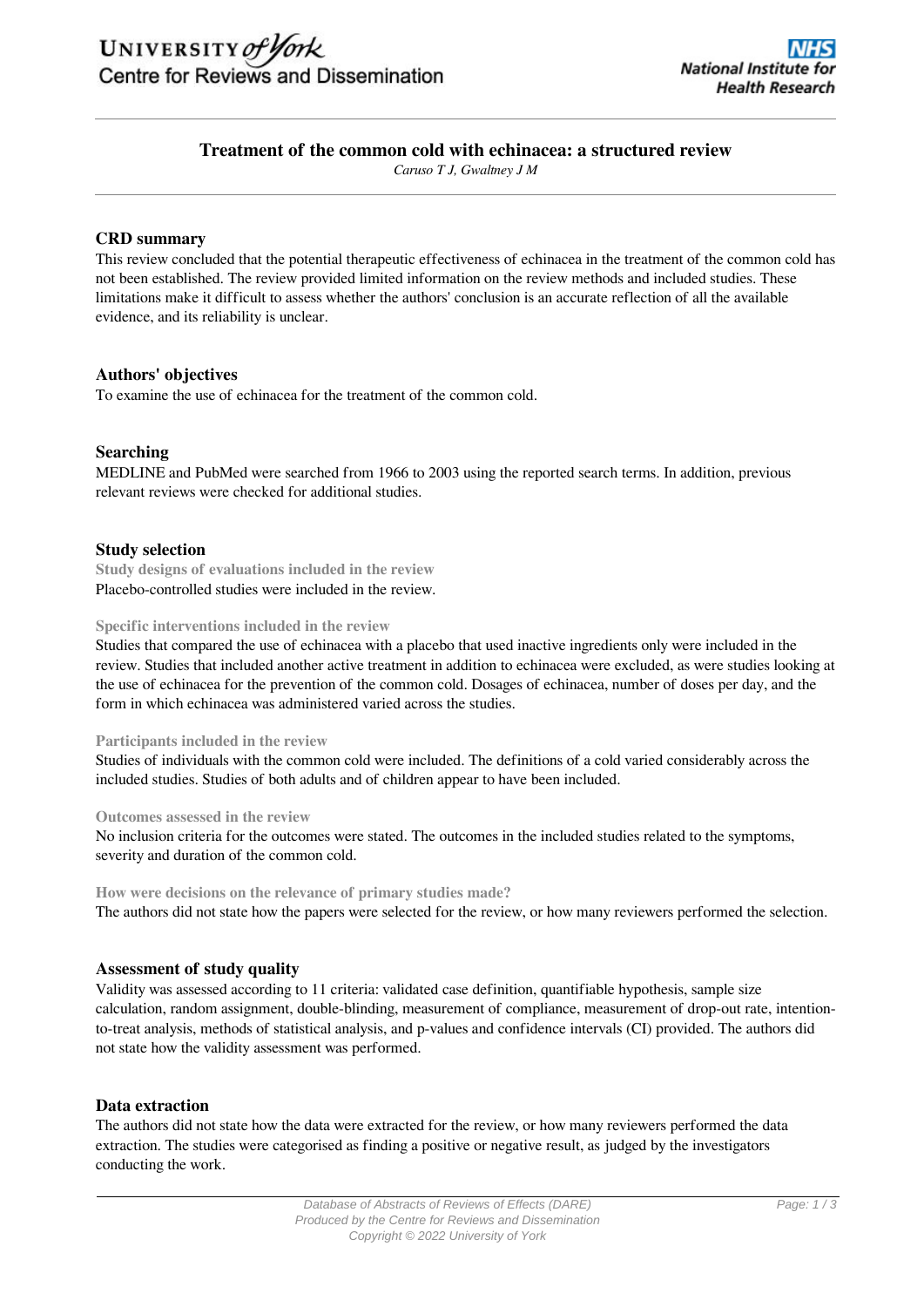

## **Methods of synthesis**

**How were the studies combined?** The studies were combined in a narrative.

### **How were differences between studies investigated?**

Differences in the methodological quality of the studies and their relation to study findings were apparent in the tables and were discussed in the text.

## **Results of the review**

Nine placebo-controlled trials (number of participants unclear) were included in the review.

Two studies fulfilled all 11 quality criteria, one study met 10 criteria, one 8 criteria, one 7 criteria, two 6 criteria, one 5 criteria and one 3 criteria. Seven studies lacked proof of blinding. Half of the studies did not include a quantifiable hypothesis, sample size calculation, measurement of compliance, description of methods of randomisation or similarity of groups, or provide validated case definitions. The studies that fulfilled all 11 criteria had negative results. Of the remaining studies, all but one had positive results. The study which met 10 quality criteria and found a positive result lacked proof of blinding.

## **Authors' conclusions**

The potential therapeutic effectiveness of echinacea in the treatment of the common cold has not been established.

## **CRD commentary**

The authors set out an objective at the beginning of the review, but the inclusion criteria were broad and were not defined for study outcomes. Few sources were searched, thereby increasing the likelihood that relevant studies might have been missed. Furthermore, it was unclear whether the search was restricted by language or publication bias. The authors did not report the methods used for the study selection, quality assessment or data extraction, which means that the possibility of bias in these processes cannot be assessed. Validity was assessed using appropriate criteria and the results were presented clearly.

Few study details were provided. The narrative synthesis seemed appropriate given the differences between the studies. However, the studies were simply categorised as finding a positive or negative result, with few details of the specific outcomes that had been assessed. This review provided very limited information about the review methods and included primary studies. These limitations make it difficult to assess whether the authors' conclusion is an accurate reflection of all the available evidence, and its reliability is unclear.

## **Implications of the review for practice and research**

Practice: The authors did not state any implications for practice.

Research: The authors stated that further well-designed trials assessing the effectiveness of echinacea in the treatment of the common cold are required.

## **Bibliographic details**

Caruso T J, Gwaltney J M. Treatment of the common cold with echinacea: a structured review. Clinical Infectious Diseases 2005; 40(6): 807-810

# **PubMedID**

[15736012](http://www.ncbi.nlm.nih.gov/pubmed?term=15736012)

**DOI** 10.1086/428061